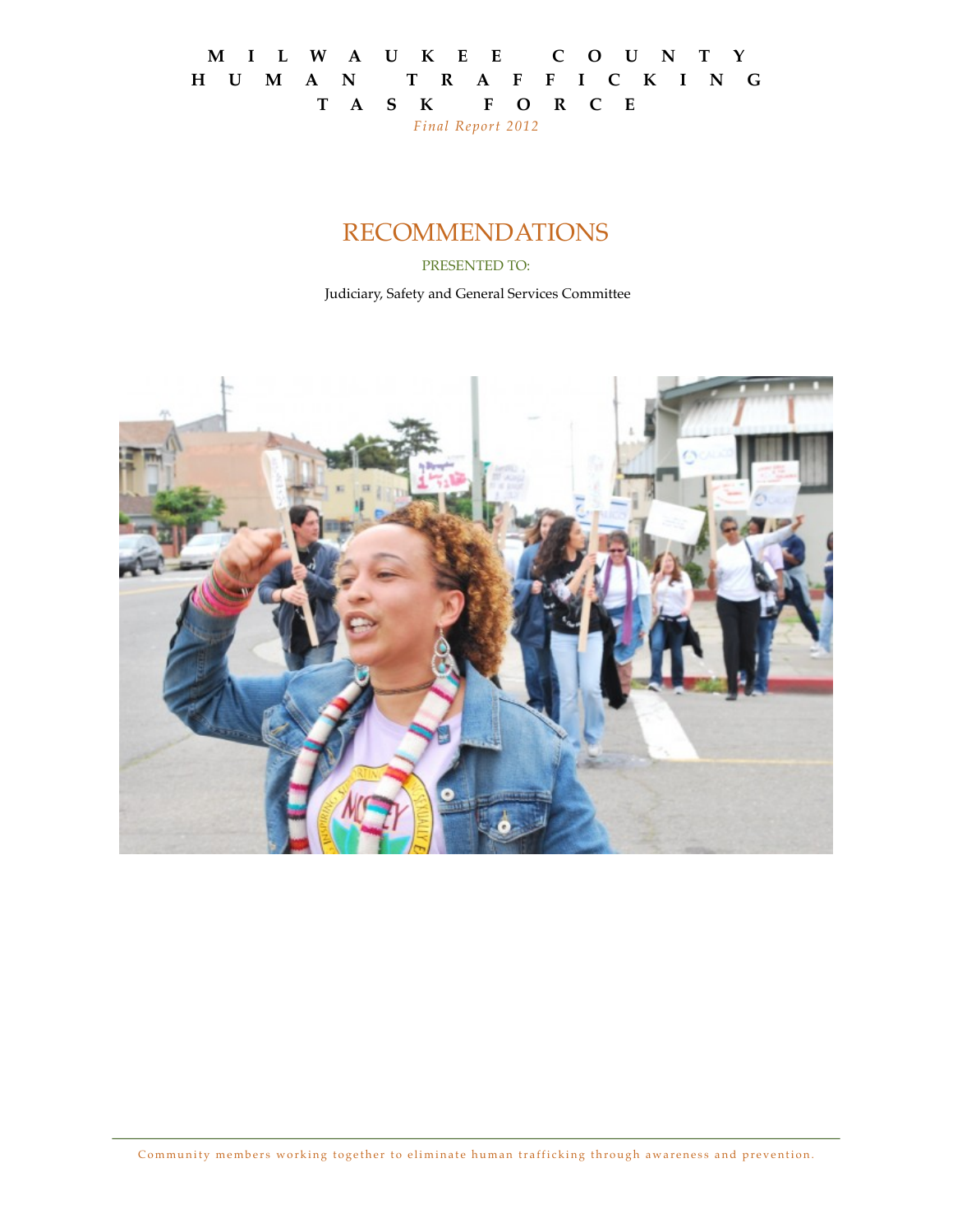

### Abstract

**A resolution by Supervisors Biddle, Broderick. Jursik, Harris, DeBruin and Johnson established the Milwaukee County Human Trafficking Task Force (MCHTTF). The purpose is to study and make recommendations on policies, practices, prevention and service models to protect Milwaukee County's youth from being victimized and sexually exploited. According to the survey "Hidden in Plain Sight", conducted by the Human Trafficking Committee of the Wisconsin Office of Justice Assistance (OJA) Wisconsin experiences both domestic and international trafficking. The Polaris Project, an organization dedicated to combating human trafficking identified Wisconsin as being deficient in 6 out of 10 statutory categories. Since the resolution was passed the members of the task force were appointed by the Board Chairman, and over 70 community members and organizations participated. MCHTTF is an effort to identify solutions to the concerns raised in the report by OJA and the improvements suggested by Polaris Project. This report will focus on the main issues identified in the resolution, but will also highlight the plan to continue the work of the task force to increase community resources for those affected by human trafficking and similar traumatic effects of community violence.**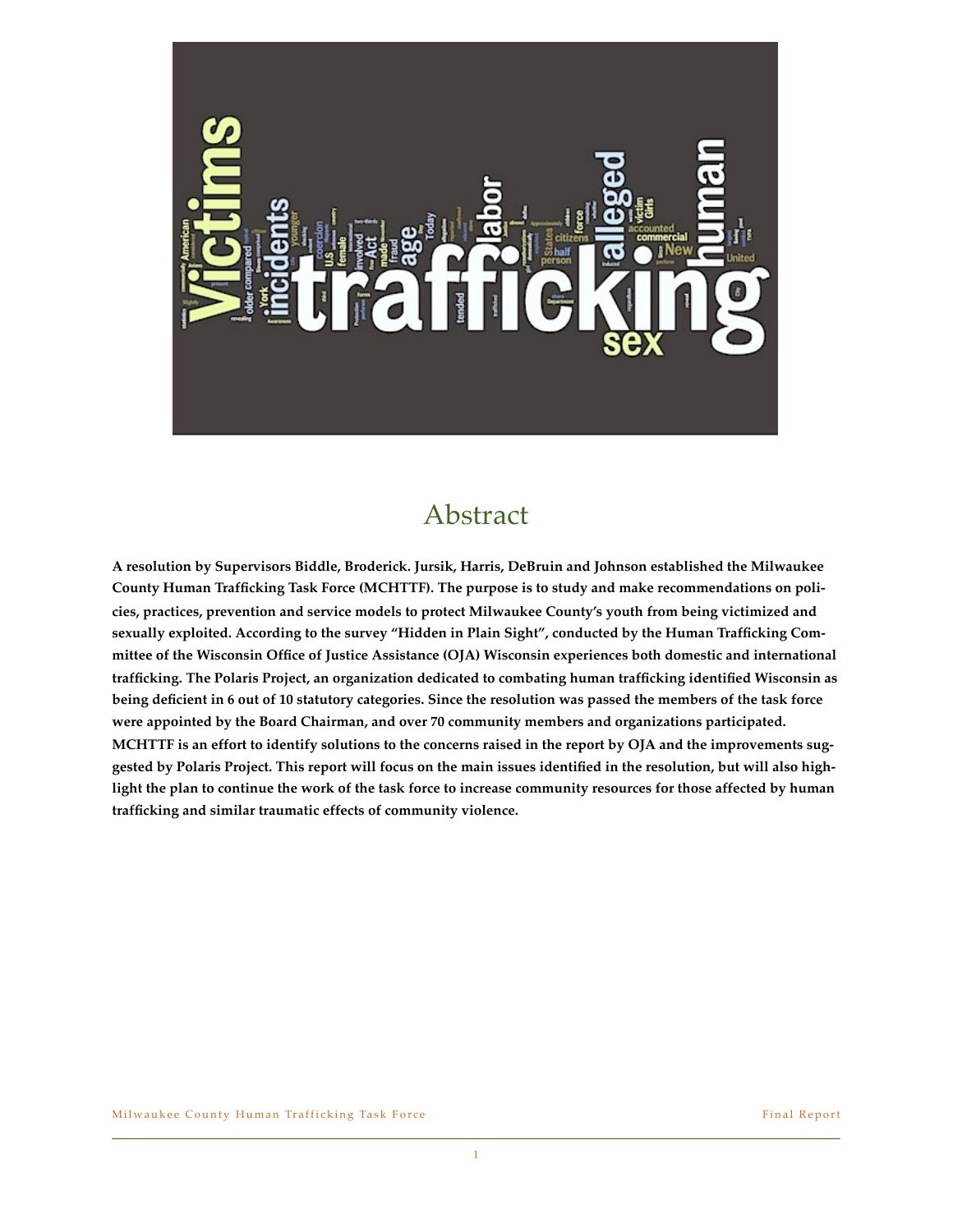

# Formation of the Milwaukee County Human Trafficking Task Force (MCHTTF)

The Core members of the task force decided to start with organizing public meetings to gain insight on what the rest of the community would like to see happen to address the issue of human trafficking in Milwaukee. The first meeting was an information session that ended with community feedback. That feedback ranged from a new sense of awareness that left some attendees with concerns about how to handle potential signs of human trafficking. The group began communicating more frequently around assessing situations that bear signs of trafficking. With this new heightened awareness the members committed to the issue decided to form sub committees to address the concerns that task force members were voicing more frequently. There were 3 issue areas that arose as the most pressing areas to address:

#### Public Awareness Committee

Early in its formation several non profit organizations that provide services to trafficking victims were uncomfortable with the portrayal of victims in the media, and the irresponsible messaging that resulted from the buzz around the trafficking issue. Many of these leaders requested that the task force core leadership determine some best practices for media response when there is a new development in which victims are called on to testify, share their story, or provide information that they may not be ready to share. This committee worked on addressing a responsible messaging campaign that did not re-victimize survivors.

#### Service Provision Committee

Service providers that attended the meetings ranged from experts in emergency response to curious organizations that wanted to be equipped to recognize the signs in case they come across people that may be victims of trafficking. Everyone was hoping to feel more prepared in case they come across victims, but several organizations were looking for support to become stronger service models that included services that were culturally competent to the survivors. They were also looking for tools to create prevention models both for domestic and international victims. The service

Milwaukee County Human Trafficking Task Force Final Report Final Report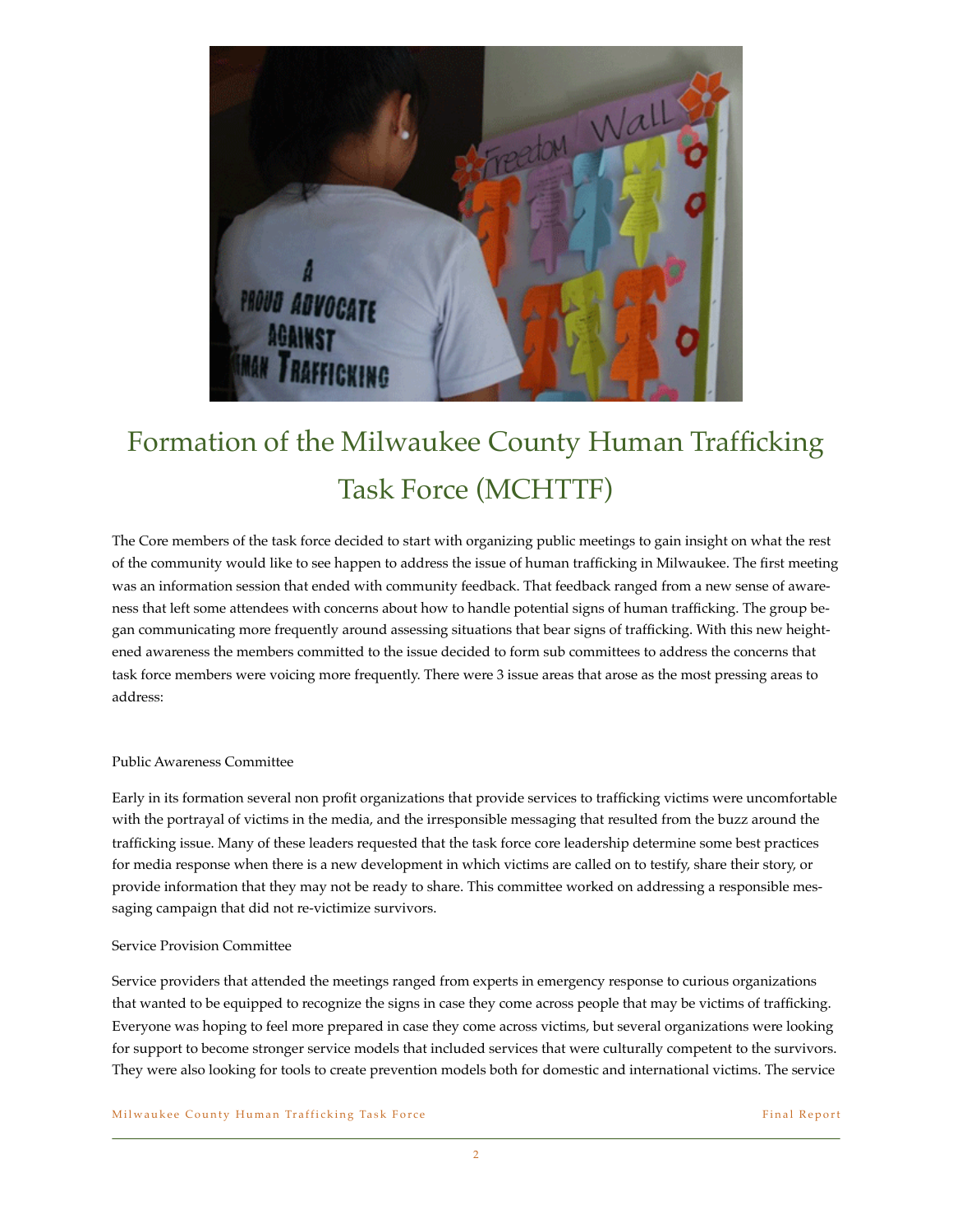committee formed to provide guidance for those in the task force, as well as to assess the readiness of the community through a survey of organizations.

#### Legislative Action Committee

The legislative action committee worked to create some strong suggestions to improve legislation for those affected by the crime of human trafficking. This committee included leadership working on legislative action for both sex and labor trafficking and continues to provide guidance on the best possible changes to help victims to eliminate some of their economic hardships as a result of trafficking.

# Appropriate Service Models / Cultural Competency

#### **Existing Collaborations on Human Trafficking: A Community Survey**

The Service Provision Committee of the Milwaukee County Human Trafficking Task Force completed a survey to identify existing collaborations on human trafficking and explore the potential to establish a coordinated service model for survivors of human trafficking. Because the service providers were seeking to provide stronger coordinated services it was in the group's interest to identify what each organization was doing so those new to the work could meet needs that were not being met in the community. 35 organizations participated in this survey and provided information about their knowledge about serving human trafficking victims and ways they would like to improve their service provision. In this survey we learned that over 62% of the organizations were not using any screening tools to identify victims of human trafficking. At least 72% reported their level of training to be very basic, minimal or none at all. 85% of agencies wanted training. Only 4 respondents were not interested in training but had years of expertise providing specific services to foreign national victims of trafficking and did not need training. Additionally one church was untrained and uninterested in training.

The majority of services are open to both people with legal status and undocumented individuals. Less than 10 programs noted being only open to people with legal status. And two services are specifically for foreign nationals. 10 programs were open specifically to people who had been sex trafficked. The majority of programs were open to both survivors of labor or sex trafficking as well as those cases that involved both sex and labor trafficking. Capacity was a challenging question for most programs. A few programs with large capacity were open to 10 or more referrals a month. Most needed more information before committing to an estimate. Most programs did not answer as to the number of trafficked clients they may have worked with in the past year; often stating more information would be needed. Only three programs responded and each stated the number was over 20: Northern Tier Anti-Trafficking Consortium, The Healing Center and Pathfinders.

#### **Cultural Competency**

Cultural and linguistic competence is a set of congruent behaviors, attitudes, and policies that come together in a system, agency, or among professionals that enables effective work in cross-cultural situations. 'Culture' refers to integrated patterns of human behavior that include the language, thoughts, communications, actions, customs, beliefs, values, and institutions of racial, ethnic, religious, or social groups. 'Competence' implies having the capacity to function effectively as an individual and an organization within the context of the cultural beliefs, behaviors, and needs presented by consumers and their communities. (Office of Minority Health, US Department of Health and Human Services)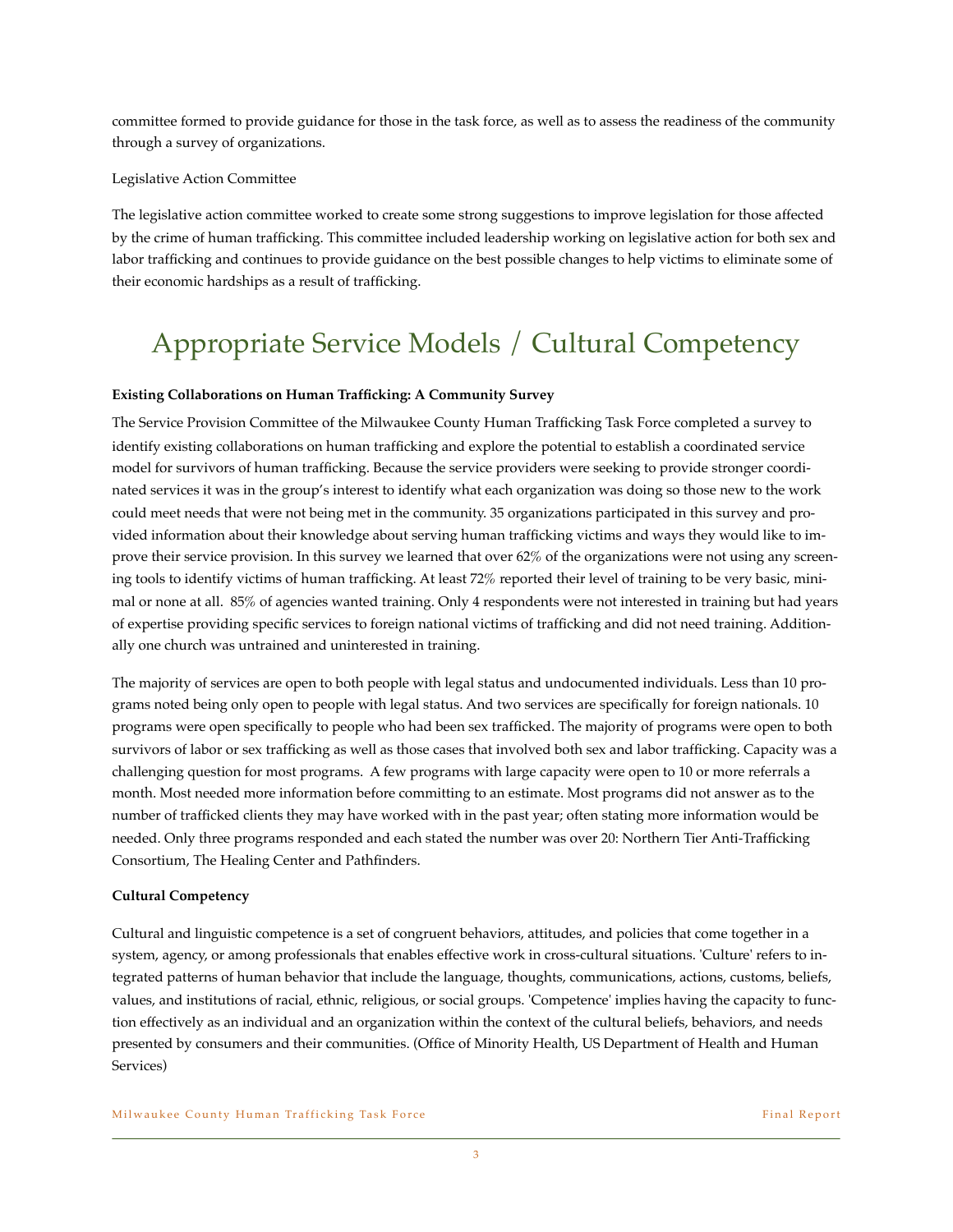Culture and language may influence:

- health, healing, and wellness belief systems;
- how illness, disease, and their causes are perceived; both by the patient/consumer and
- the behaviors of patients/consumers who are seeking health care and their attitudes toward health care providers;
- as well as the delivery of services by the provider who looks at the world through his or her own limited set of values, which can compromise access for people from other cultures.

When organizations were surveyed about their cultural competency there was a great deal of response about serving communities of color, but not enough organizations expressed that they felt culturally competent. The task force leadership sensed a strong need for cultural sensitivity training to increase the competence of all organizations. Cultural awareness trainings in a tier system need to be introduced for progressive skill development for all service providers as well as first responders and those that come in contact with victims after their trauma. Local colleges and universities offer such training and education, but we need to also enlist the advocacy specialists in dealing with both domestic and international victims of human trafficking. As we move towards collaborative service models in the city of Milwaukee, it would be extremely valuable to include cultural sensitivity trainings for all organizations interested in improving their cultural sensitivity.

### Policies and Practices

#### **Legislation/policy changes specific to human trafficking**

The legislative committee created a list of possibilities and there was strong support for the following suggestions:

- Vacating Convictions of people who've been trafficked of the crimes they committed as a part of being trafficked as new statute or amend existing Wisconsin trafficking laws (Human Trafficking and Trafficking of a Child)
- Stop arrests/convictions of minors for prostitution (some states refer to this as Safe Harbor legislation and change laws so minors are referred to community programs or child protective services)
- Make it so minors who might be trafficked receive a forensic interview like the ones children 12 and under who are sexually abused receive (videotaped, by a professional trained in trauma response, done only once to reduce retraumatization)
- Asset forfeiture of traffickers and use proceeds to fund services
- Adequately fund services by statute
- Make sure trafficking victims are not coerced into law enforcement investigations but still qualify for assistance
- Commit to specific training for law enforcement on trafficking
- At a minimum, collect and produce reports on a statewide level of the number of law enforcement investigations, prosecutions and convictions of traffickers and aggregate data on people who've been trafficked
- Support voluntary services for people who've been trafficked that aren't dependent on having to identify as a trafficking victim, work with law enforcement, or solely connected to arrests/involvement in the criminal justice sys-

Milwaukee County Human Trafficking Task Force Final Report Final Report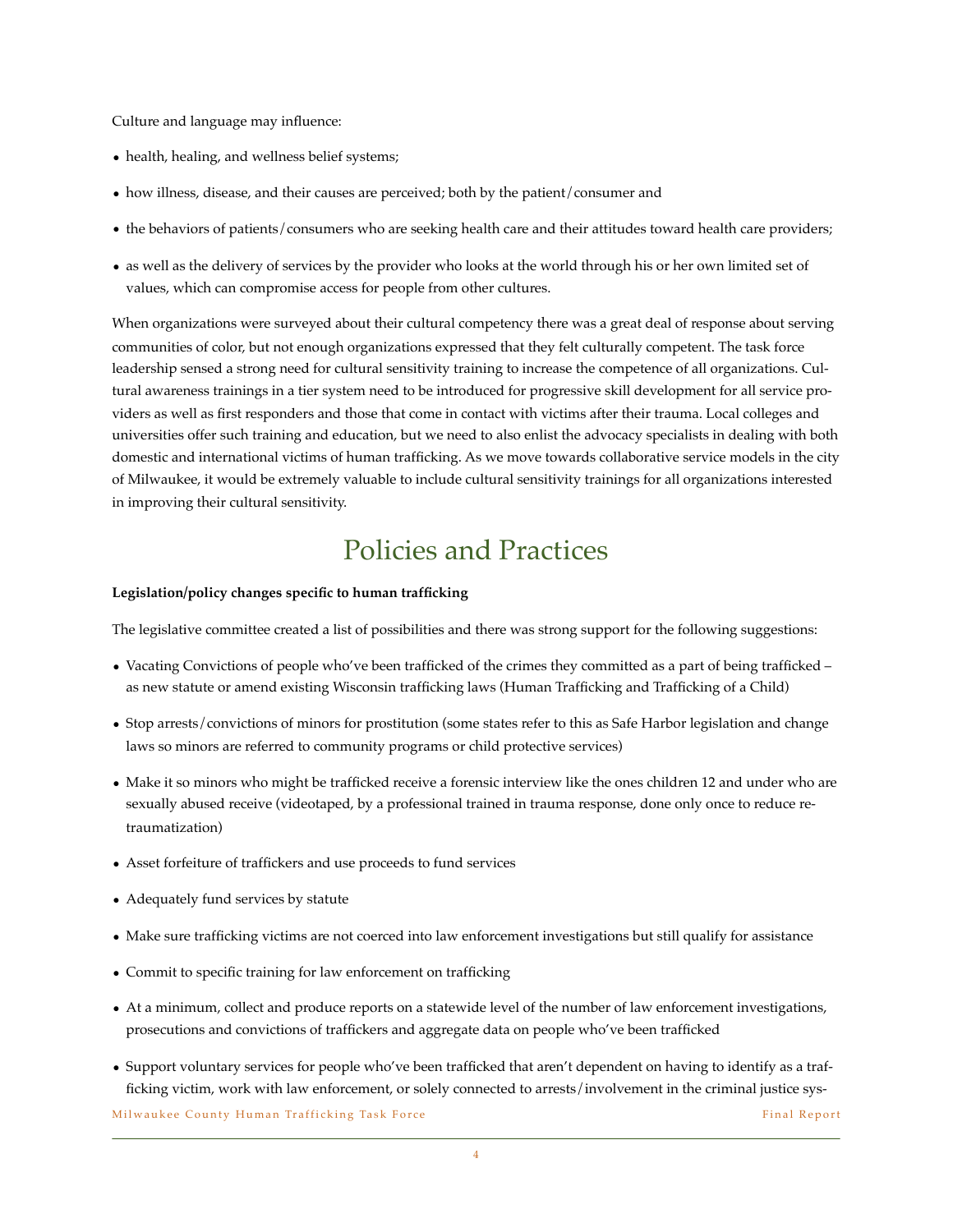tem (i.e. support alternatives to incarceration but also set up voluntary services available before any arrest happens)

# Job Training and Recovery

Job training and recovery were issues that were mostly discussed in service provision and legislative action committees. Legislative suggestions such as making it easier for anyone who've been convicted of non-violent crimes to get records cleared (expungement/expunction) after completing a sentence or program, and legislation that increases wages and/or jobs like Milwaukee Jobs Act were suggested to address a road to recovery and economic security for victims. Fully implementing legislative policies that are in effect but not utilized enough such as pursuing civil damages, and crime victim compensation funds are avenues that could be explored that would improve the experience of those seeking recovery. Victim compensation funds are not generated from tax payer dollars, they are funds recovered from high profile crimes. This is a responsible answer to improving the road to recovery that would receive support from the entire community.

### Transitional Living / Safe Housing

The organizations that provide transitional living and housing options participate in the Milwaukee Human Trafficking Task Force, Eastern District. Within this task force there is a service providers group that often discusses the barriers to transitional living and safe housing. While attending these meetings on behalf of the task force we learned that there are some barriers to housing in relation to HUD funding requirements. These barriers are still in the process of being assessed and discussed with service providers, HUD leadership and members of the Federal Human Trafficking Task Force of Southeastern WI. There are funding opportunities to assist international human trafficking victims, but there are limitations in the funding available for domestic trafficking victims. Many organizations are working on a collaborative approach when assessing the eligibility of victims, and this approach has been strengthened by their participation in the task force. Moving forward the members of the task force are working to apply for collaborative funding to address the needs of victims, and are doing their best to house victims with programs that do not have funding source limitations. The task force has been working with private funders, such as foundations that provide grant opportunities in social justice to include human trafficking as a funding issue to help organizations create programs to include the special set of needs for trafficking survivors.